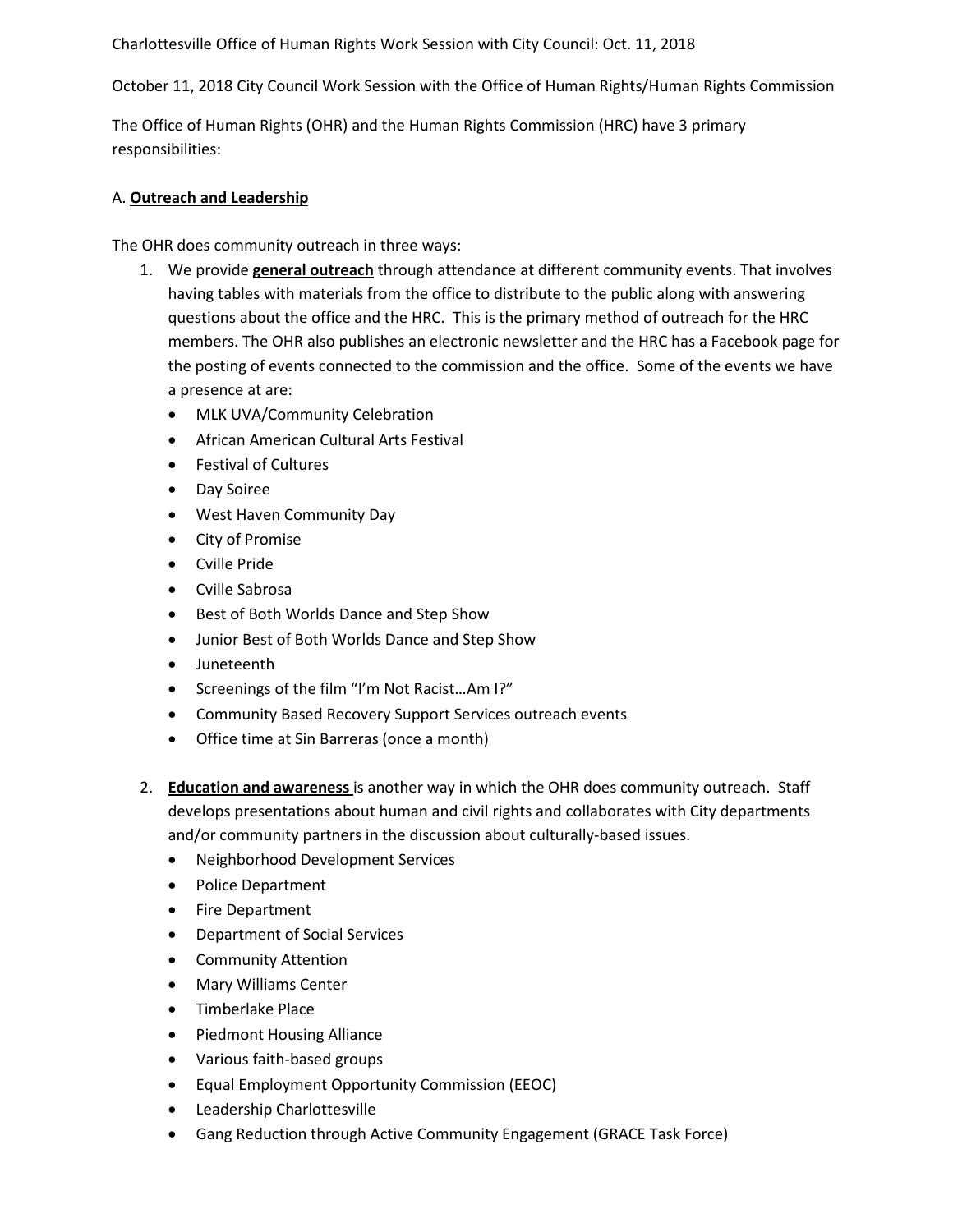- Jefferson Madison Regional Library
- Preservers of the Daughters of Zion Cemetery
- Sin Barreras
- Beloved Community Cville
- Charlottesville High School staff
- Charlottesville City School Division
- Buford Middle School
- Mountaintop Montessori
- Charlottesville Day School
- Peabody School
- City of Charlottesville Youth Council
- Piedmont Virginia Community College International Week programs
- Albemarle County School Division Social Studies staff
- Piedmont Virginia Community College
- University of Virginia School of Nursing faculty
- University of Virginia Curry School of Education
- City of Charlottesville Adult Education classes
- Charlottesville Albemarle Safe Space Training coalition
- Charlottesville Food Justice Coalition
- Welcoming Greater Charlottesville
- International Rescue Committee
- Charlottesville Regional Chamber of Commerce Diversity Business Council
- 3. The final way in which the OHR does outreach is through **facilitation and leadership**. Staff is asked to lead discussions that focus on topics related to the work of the OHR. Staff also participates on different committees that have action-oriented outcomes for Charlottesville and the surrounding area that are connected to human and civil rights.
	- Dialogue on Race
	- Dialogue on Race with Charlottesville High School students
	- Disproportionate Minority Task Force for Juveniles
	- Disproportionate Minority Committee for Adults
	- Americans with Disabilities Act Advisory Committee
	- Albemarle/Charlottesville Reentry Council
	- Charlottesville Redevelopment and Housing Authority
	- Roundtable on Affordable Housing
	- Everyday Democracy
	- University and Community Action for Racial Equity (UCARE)
	- Virginia Association for Human Rights
	- Presidential Precinct's Young African Leaders Institute (YALI)
	- Presidential Precinct's Young Leaders Institute (from Europe)
	- Guest lecturer for UVA courses: Gender Violence and Social Justice; Community Population and Public Health; Foundations of Community Engagement
	- Guest lecturer for PVCC course: Sport and Society
	- University of Virginia Center for Politics: Youth Leadership Initiative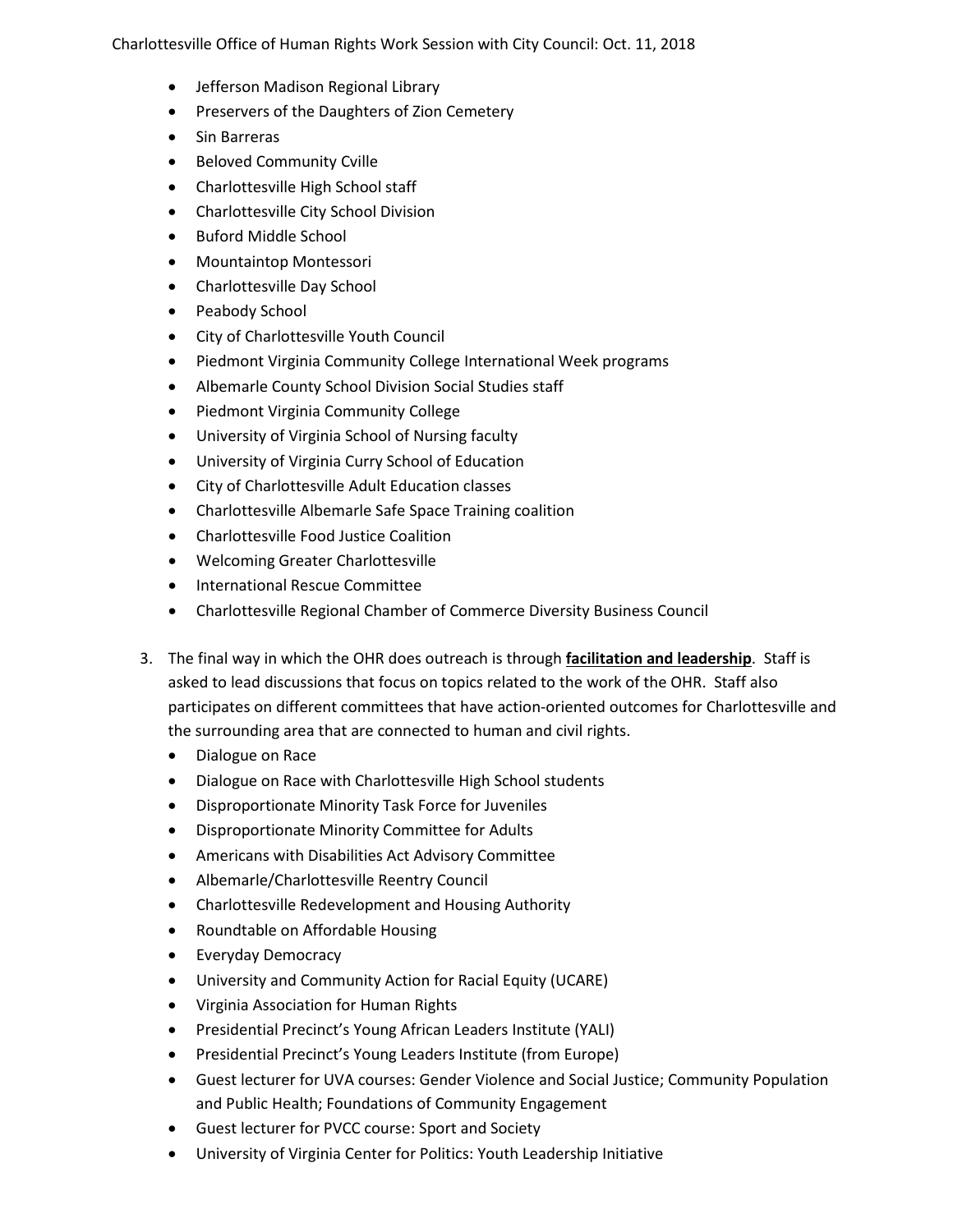- "For Freedom's" Art Initiative with the University of Virginia Fralin Art Museum
- University of Virginia President Ryan's Community Work Group
- University of Virginia Equity Initiative
- Charlottesville Food Justice Network

## B. **Address systemic concerns of discrimination through the Human Rights Commission.**

The role of the HRC is to:

- 1. Identify and review policies and practices of the City of Charlottesville and its boards and commissions and other public agencies within the City and advise those bodies on issues related to human rights issues;
- 2. Collaborate with the public and private sectors for the purpose of providing awareness, education and guidance on methods to prevent and eliminate discrimination citywide;
- 3. Assist individuals who believe they are the victim of an act of unlawful discrimination within the City;
- 4. Make recommendations regarding the City's annual legislative program, with an emphasis on enabling legislation that may be needed to implement programs and policies that will address discrimination.

Since the first group of commissioners was appointed in November 2013, the HRC has made three significant changes in the way they have fulfilled the obligations of the human rights ordinance:

- 1. 2013-2015, followed ordinance responsibilities as a large group with limited guidance on addressing community concerns;
- 2. 2015-2018, followed ordinance responsibilities through the creation of subcommittees
- 3. 2018, eliminated subcommittees in order to better utilize limited time as a commissioner; ad hoc committees will be created as necessary to address community concerns; commissioners have a better understanding of ordinance responsibilities and are better able to use limited expertise of commission members with specific issues.

Concerns of the HRC:

- 1. Expecting community members to become experts in order to review policies from all City departments seem unreasonable; more guidance is needed.
- 2. Need City Council to do a better job of reviewing applicants to the HRC in order to ensure a strong commission.
- 3. The HRC feels the OHR does not need a civil rights attorney
- 4. The OHR/HRC will add quarterly updates to Council (written or in person) to address City Council concern of only hearing from the OHR/HRC once a year.
- 5. Recent addition of staff to City Council agenda group will facilitate real-time response to upcoming City Council agenda items.

## C. **Address individual allegations of discrimination through the process outlined in the human rights ordinance.**

The process involves; 1. File claim of discrimination that falls within the ordinance; 2. If appropriate, make an offer of mediation to the parties involved; 3. If mediation is not an option, continue with an investigation that leads to a finding (found or unfound) of the conclusion of the allegation. The